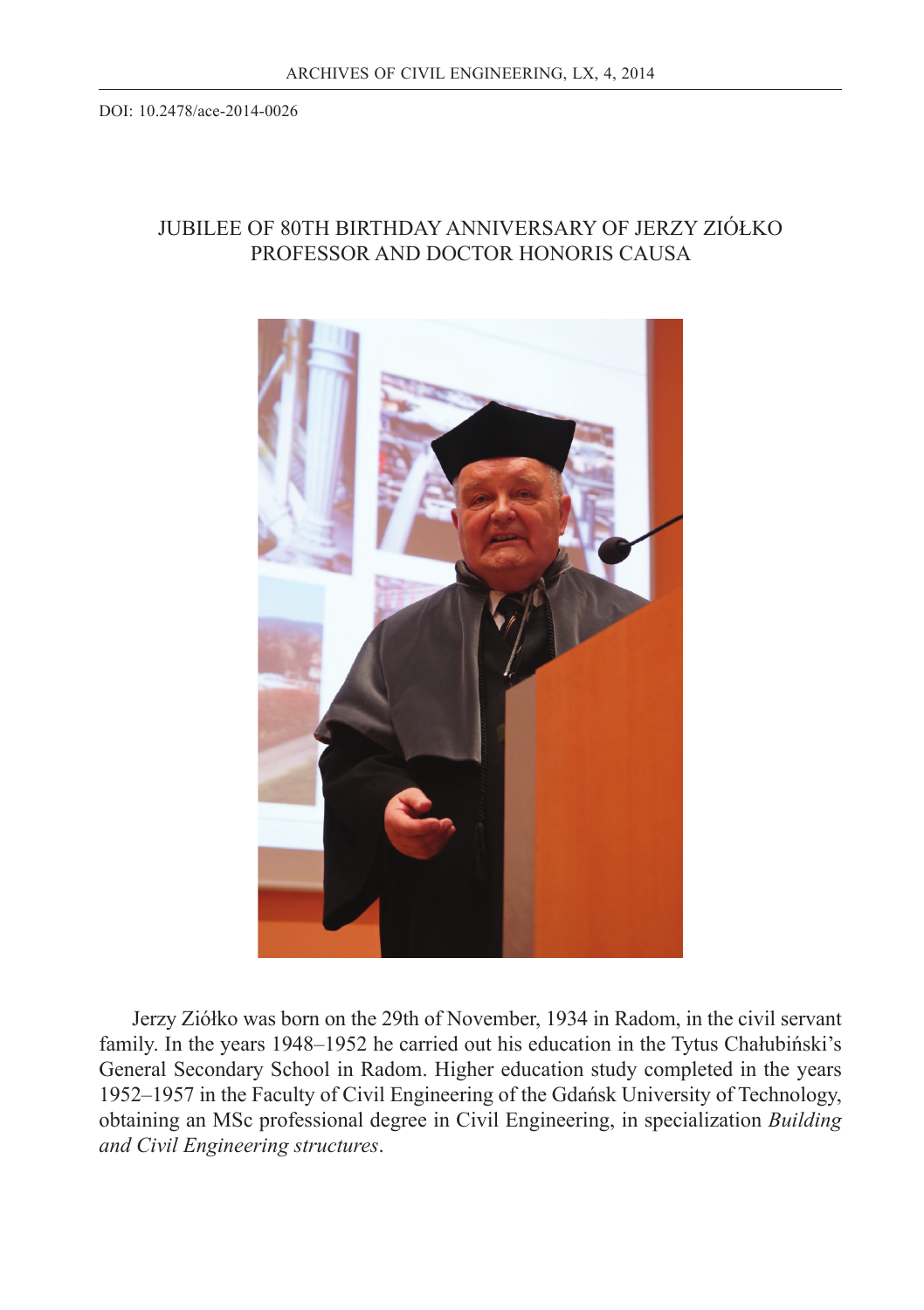Right after the higher education study, he began his professional career in the Poznań Steel Structures and Industrial Equipment Company MOSTOSTAL, starting as a Construction Engineer and ending as a Chief Engineer of Work Management Group in Gdańsk. From 1958, with a year interval, worked simultaneously half-time as a technical instructor in the Department of Steel Structures of the Gdańsk University of Technology. For the longest period of professional activities, the Celebrator of a Jubilee is connected with the Gdańsk University of Technology where he worked full-time in the years 1963–2005, occupying the faculty positions from senior instructor up to full professor. Between 1969 and 1975 he was a Deputy Director and Director of the Institute of Civil Engineering, in the years 1978–1987 – a Deputy Dean of the Faculty of Civil Engineering, firstly for Academic Affairs and then for Scientific Research, as well as he led the Department of Metal Structures in the years 1994–2005. Between 1991 and 1999 he was an Editor of Scientific Publications of Gdańsk University of Technology Press. Moreover, in the years 2002–2004 he was a member of Gdańsk University of Technology Senate and between 1984 and 2005 worked in various committees of the Senate. From 1998 he worked simultaneously at the Technical and Agricultural Academy in Bydgoszcz, then from 2006 to date at the Jan and Jędrzej Śniadecki's University of Technology and Life Sciences, that emerged from the transformation of the Academy. He held an Associate Professor faculty position until 2012, and from 2012 to present – he is a Full Professor position in the Faculty of Engineering, Architecture and Environmental Engineering.

In 1964 he obtained a PhD academic degree in technical sciences granted by the Faculty of Civil Engineering Council of the Gdańsk University of Technology on the basis of dissertation entitled *Issues related to industrialization of assembly of large capacity cylindrical steel tanks*. His dissertation was awarded the 3<sup>rd</sup> degree Individual Award in the national competition of the Minister of Higher Education and Technology. In 1979 he was granted by the State Council a title of Associate Professor in Technical Sciences. Publications of Professor Jerzy Ziółko have been distinguished and awarded. His book *Steel tanks for liquids and gases* (1<sup>st</sup> edition published by Arkady in 1970) was awarded in 1984 a special award of the Minister of Construction and Building Materials Industry: In recognition of outstanding published scientific and technical work in the *area of construction and building materials industry for the period of 40 years of Polish People's Republic*. The 2<sup>nd</sup> edition of this book, completely revised and supplemented was published by Arkady in 1986. On the basis of this edition and his entire scientific, didactic and professional achievements he was granted the Habilitated Doctor Degree in Technical Sciences (DSc academic degree) by the Faculty of Civil Engineering Council of the Gdańsk University of Technology. His crowning achievement is the title of Doctor Honoris Causa granted by the Jan and Jędrzej Śniadecki's University of Technology and Life Sciences in Bydgoszcz in 2012.

Professional and research interests of Professor Jerzy Ziółko focus on different structural and technological aspects of metal building and civil engineering structures, mostly: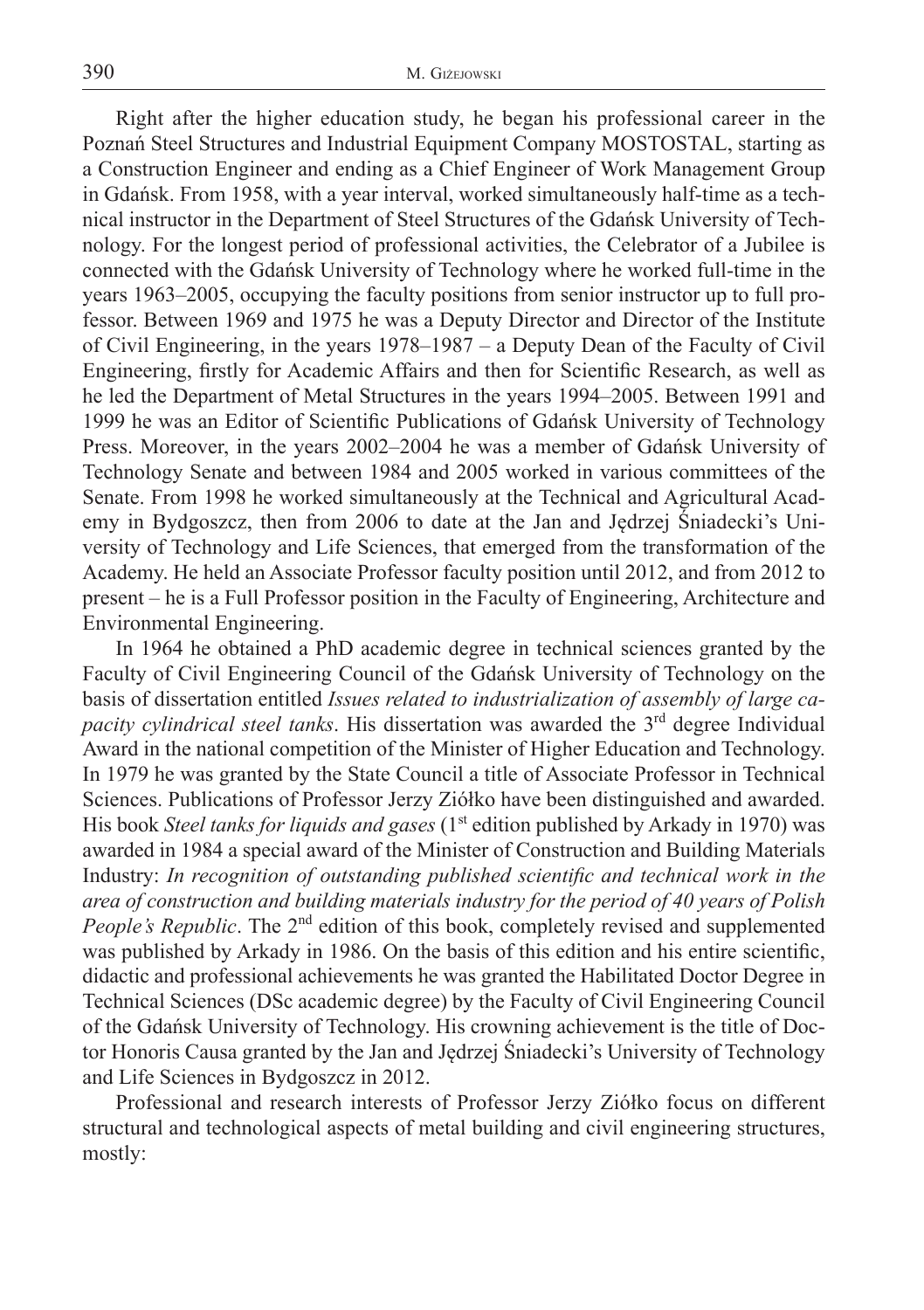- Steel shell structures, mainly tanks for liquids and gases.
- Durability and safety of steel structures.
- Rheological aspects of mechanical properties of steel due to long-lasting exploitation.
- Methods of modern assembly, maintenance and restoration of steel structures.

The Celebrator of a Jubilee has carried out a balk of his professional and research activities within international cooperation. Professor Jerzy Ziółko has been an undisputable authority in the field of steel tanks for liquids and the creator of scientific school of design and execution of this type of industrial structures. His publication output is concerned first of all with books and chapters in edited monograph publications, as well as with papers in journals and conference proceedings. It contains of 14 books (including 4 authored individually), two of which were published in Russia (formerly Soviet Union) and one in the United Kingdom. This book output is supplemented by 213 of chapters and journal articles (including 39 in foreign journals). The most valuable cooperation in scientific and technical research has been established with Germany. In journals *Stahlbau*, *Bauingenieur* oraz *Steel Construction*, issued in Germany, he has published 26 papers. He is a member of Editorial Board of the journal *Steel Construction – Design and Research*. Together with the Leipzig University and then with the Dresden University he carried research on stability of shell structures (cylindrical silos). In the years 2005–2008 he took the leadership of a joint research project on stability of steel cylindrical silos. Research in Poland was carried out within the project funded by the Ministry of Science and Higher Education. From the German side, the project was carried out by the Leipzig University and funded by Deutschen Forschungsgemeinschaft für die Finanzielle Förderung. As a result of this joint research project, two PhD theses were defended, one PhD thesis defended in Germany and the other one in Poland.

Besides the journal papers published in Germany, the other ones appearing in the foreign journals were in Russia and Ukraine (formerly Soviet Union) – 8, in Hungary – 2, in Bulgaria – 1, in Croatia – 1, and in the Netherlands – 1.

Professor Ziółko was granted two short term scholarship grants, namely an over 4 months visit to the Engineering and Construction Institute in Moscow (nowadays the State University of Engineering and Construction) where he worked with Professors *E.N. Lessig* i *E.J. Bielenia*, and a month visit to the Gubkin's Institute of Oil and Gas in Moscow and Ufa. He has valued the cooperation with Russian scientists with a special estimation, among others with Professors Bogdan Wasilyevich Popovsky, one of the inventors of rolls mounting method of tanks, and with late Vsevolod Ditkovsky, and his son Alexander who invited Professor Ziółko as a honorable guest and presenter for the International Conference on Oil and Gas Tanks that took place on the ship *Feodor Chaliapin* during the Volga upstream voyage from Samara (in the USSR – Kuibyshev) to Nizhny Novgorod (Gorky). In late 90. of the  $20<sup>th</sup>$  century he initiated the scientific cooperation with the V. N. Shimanovsky Ukrainian Institute of Steel Construction. At the beginning, the cooperation was restricted rather to the participation in the conference events taking place in Poland and in Ukraine, as well as to the lectures delivered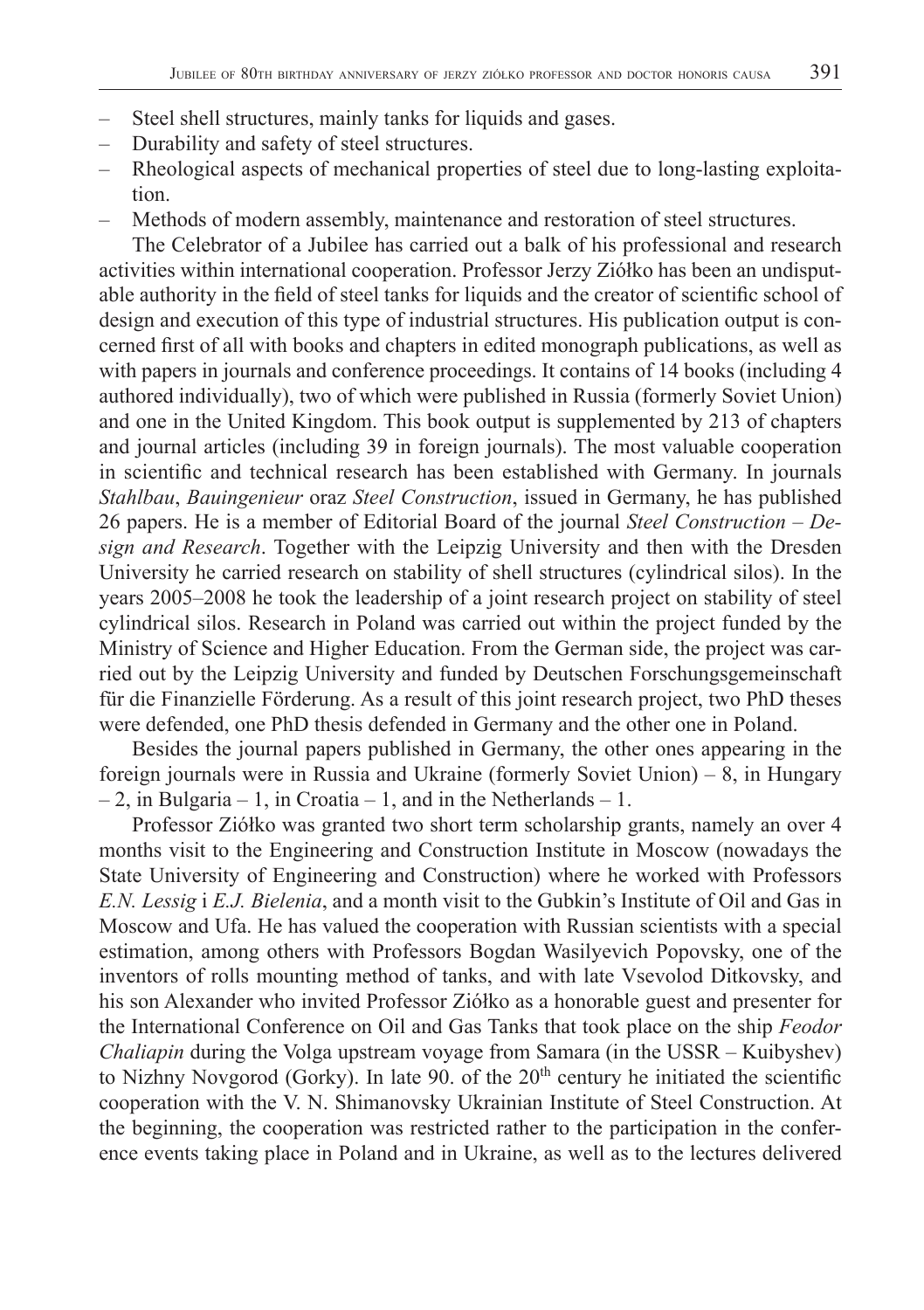for students at both countries. Later on, this initiative was transformed into the organization of Scientific-Technical Polish-Ukrainian Conference. In cooperation with the Institute of Oil Transportation in Ukraine being the general contractor for the construction project, he led the team from the Department of Metal Structures of the Gdańsk University of Technology elaborating the design project of two oil tanks in the storage Mozyr's base *Homeltransnieft* in Belarus. They are unique large volume eco-friendly tanks of 75 000m<sup>2</sup>, with double skin of side and bottom shells and with monitoring of an unpredictable leakage of stored oil. They were handed over to operation in 2003. Since then they have been serviced without any technical problems  $(10<sup>th</sup>$  year's anniversary was celebrated by designers and executors in Mozyr). In 2004, Professor Jerzy Ziółko was elected a foreign member of the Ukrainian Academy of Civil Engineering and in 2007 – a member of the International Editorial Board of a quarterly journal *Industrial Engineering and Engineering Constructions* published in Kiev.

Professor Jerzy Ziółko has actively took part in foreign scientific conferences, publicizing the results of his research outcomes yielding from technical experience. In total, 37 papers were published in foreign conference proceedings. Cooperation with Slovakia resulted in a book entitled *Assessment and Refurbishment of Steel Structures* and published by SPON PRESS Taylor&Francis Group. He contributed 25% of the text of this book since it was co-authored by two Slovak Professors. The book was also published in Slovak language. English version was awarded in the area of scientific and technical books by the Slovak Literature Foundation. Technical and scientific cooperation with Hungary and Bulgaria was associated with exchange of experience and participation in scientific committees of conferences taking place in both counties involved. Professor Jerzy Ziółko was the reviewer of papers for 5 conferences taking place in Hungary and 10 held in Bulgaria as well as prepared and presented keynote lectures during these conferences.

Professor Jerzy Ziółko has been taking part in a number of activities at national level of scientific and professional life. He was the author or co-author of 121 papers published in conference proceedings and presented during the conferences held in Poland. In his publicized research, he has always been inspired by engineering practice and permanent cooperation with industry over the whole period of his professional career. Engineering practice engagement was mainly performed in the form of part-time work or within the contract work. He has an outstanding professional record. He has been the author and co-author of over 700 technical reports and expertise assessments of existing structures as well as design projects of new and modernized industrial and general purpose building structures.

Irreplaceable engineering experience of the Celebrator of a jubilee is associated with design, execution and exploitation of steel tanks for liquid and gas storage. His experience yields from many years of cooperation with Oil Pipeline Exploitation Company PRZYJAŹŃ in Płock (nowadays ORLEN Concern). Cooperation in different technical aspects of petro-chemical industry has started 20 years ago, lasted in a continuous way up to 2001 and exists also nowadays but rather as occasional events. Technical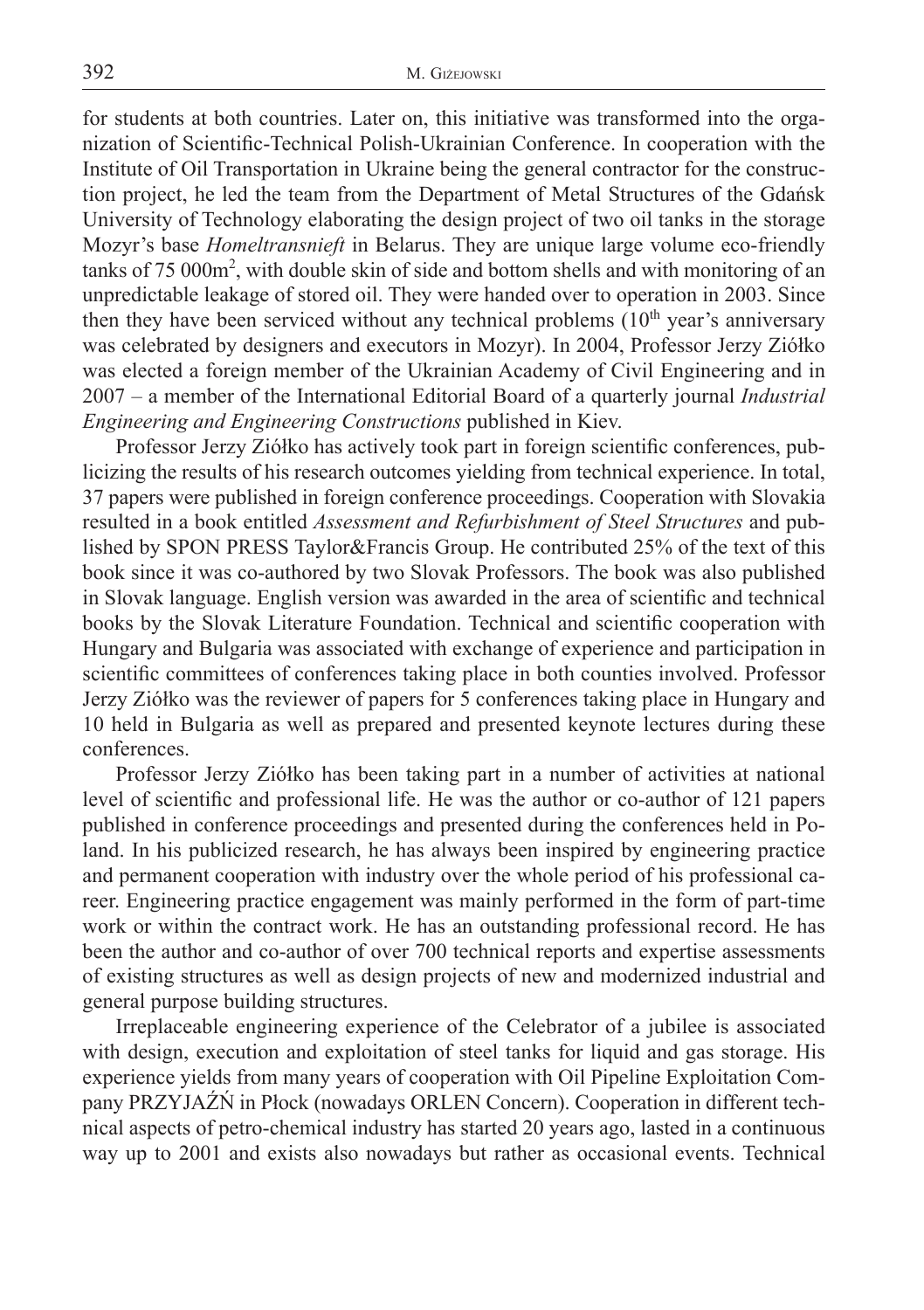and scientific advice has been linked with maintenance works and modernization of oil tanks in three bases, namely in Adamowo, Płock and Gdańsk. This multiyear professional ties with Płock Oil Refinery have been supplemented by cooperation with other firms of different branches of national economy:

- Gas Plant Building Enterprise GAZOMONTAZ in Warsaw (appraiser for tanks and steel constructions – a half-time work from 1963 to 1975).
- Shipbuilding Industry Centre PROMOR in Gdańsk (steel construction consultant, including marine structures – a quarter-time work).
- BG S.A. in Wysogotowo (expert participating in the preparation of design technical documentation of tanks for NATO military aircraft industry support, on contract in the years 2007–2009).
- Energomontaż Południe S.A. in Katowice (consultant and technical advisor during construction of soccer stadium PGE Arena in Gdańsk built for European Championship in 2012 – half-time work from 2009 to 2010).
- Industria Baltic Group Gdańsk (consultant responsible for the verification of technical documentation of tanks for liquid fuels for NAFTOPORT in Gdańsk – within contract agreement in the years 2013–2014).

Professor Jerzy Ziółko has made an extensive contribution to the preparation of pioneer documents related to national codification of design in the period before introduction of Eurocodes in Poland. He is the author of Polish National Standard PN-81/B-03210 *Steel structures. Cylindrical vertical tanks for liquids*. In the following years he led teams of experts developing the three consecutive codes for design and execution of steel cylindrical and spherical tanks. He co-edited one of the most fundamental co-authored publication on design of steel building structures according to Eurocodes. This monograph publication was elaborated within the statutory activities of the Metal Structures Section of the Civil Engineering Committee of the Polish Academy of Sciences. It was publishes by Arkady in 2010.

During work at both the Gdańsk University of Technology and the University of Technology and Life Sciences in Bydgoszcz, Professor Jerzy Ziółko educated several generations of students for civil engineering profession. He gave his scientific guidance to more than 250 MSc theses. He trained young staff for advancing scientific degrees. He was the supervisor to 15 completed PhD theses. Four dissertations under the supervision of Professor Ziółko were elaborated by foreign PhD students from Syria, Yemen and Ukraine. Two of them became staff members of universities in Damascus (Syria) and Sana (Yemen). He was the reviewer in a number of assessment procedures leading towards the advancement of scientific degrees and to the scientific title: 23 for PhD degree, 9 for DSc degree and 31 for candidates aspirating to a Professor Title in Technical Sciences.

Celebrator of a jubilee was involved in activities of a number of scientific as well as professional institutions and associations, taking up important functions in many of them, among others:

– He has been elected for 7 terms (cadences) to serve as a member of the Committee for Civil Engineering of the Polish Academy of Sciences (since 1990 up to now).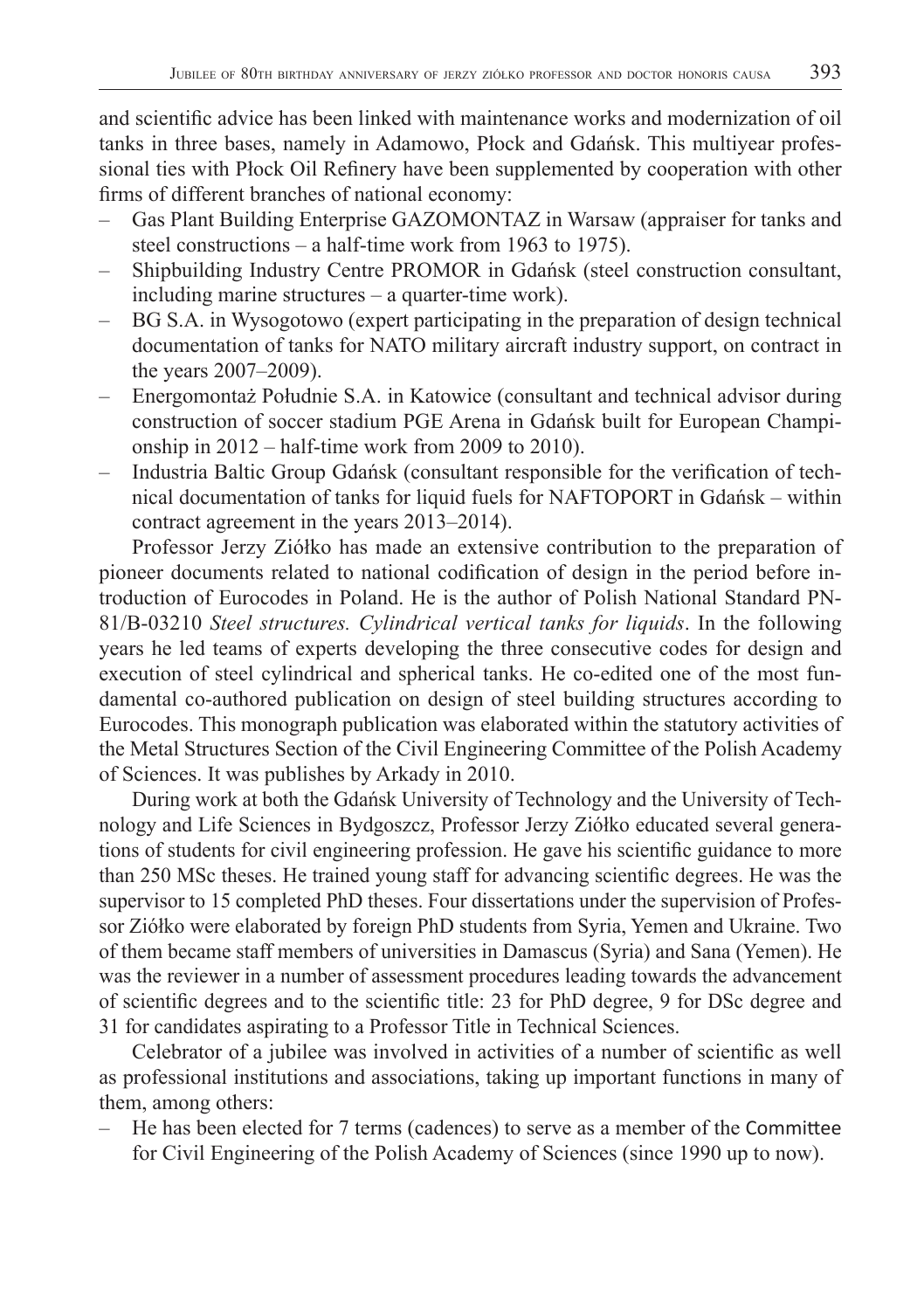- From 1975, he has been elected to serve as a member of the Metal Structures Section of the Committee for Civil Engineering of the Polish Academy of Sciences, and acted as Deputy Chairman from 1975 to 1999, Chairman from 1999 to 2012 and since then is a Honorary Chairman.
- He was a member of the Technical Sciences Section of the Central Commission for Academic Degrees and Titles (nominated in the years 1987–1990 and elected for 5 cadences in the years 1997–2012).
- In the years 1994–2001 he was nominated to be a member of the Committee for Design and Execution of Steel Structures of the Polish Committee for Standardization.
- From 1966 he has been the member, and from 2005 a honorary member of the Polish Association of Civil Engineers and Technicians.
- For 2 terms he was an elected member of the Scientific Board of the Institute of Building Technology in Warsaw (from 2003 to 2011).
- In the years 1997–2001 he served in the State Committee for Scientific Research.

Moreover, Professor Jerzy Ziółko was selected as a member of competition juries and assessing bodies. Among others, in the years 2000–2008 he was nominated by the ministry designated to supervise the civil engineering sector of national economy for the Award Committee of the best MSc diploma work as well as PhD and DSc dissertations in the field of construction, architecture and urban development. From 1996 Professor Ziółko is the member of Editorial Board for Journals and Publications in Civil Engineering of the Polish Association of Civil Engineers and Technicians (monthly journals *Inżynieria i Budownictwo* and *Przegląd Budowlany*) and the Advisory Committee of quarterly issued journal *Archives of Civil Engineering* and monograph publications *Study in the Field of Engineering* of the Committee for Civil Engineering of the Polish Academy of Sciences.

For his outstanding achievements, Professor Jerzy Ziółko has been nominated to a number of awards and honours, among other:

- 5 times between 1965 and 1982 he was granted Awards of the Minister of Science, Higher Education and Technology.
- 5 times between 1984 and 1996 he was granted Awards of the Minister supervising Civil Engineering branch of national economy.
- 40 times he was awarded by the Rector of Gdańsk University of Technology.
- in 2011 he was granted the  $1<sup>st</sup>$  degree Award of the Rector of University of Technology and Life Sciences in Bydgoszcz.

Furthermore, he received a number of orders and medals, the most important of which are:

- Officer's Cross of the Order of Polonia Restituta (received in 1999).
- Knight's Cross of the Order of Polonia Restituta (received in 1981).
- Medal of the Commission of National Education (received in 1980).
- Medal of the Polish Association of Civil Engineers and Technicians in recognition of outstanding achievements in science and engineering, and for service in educa-